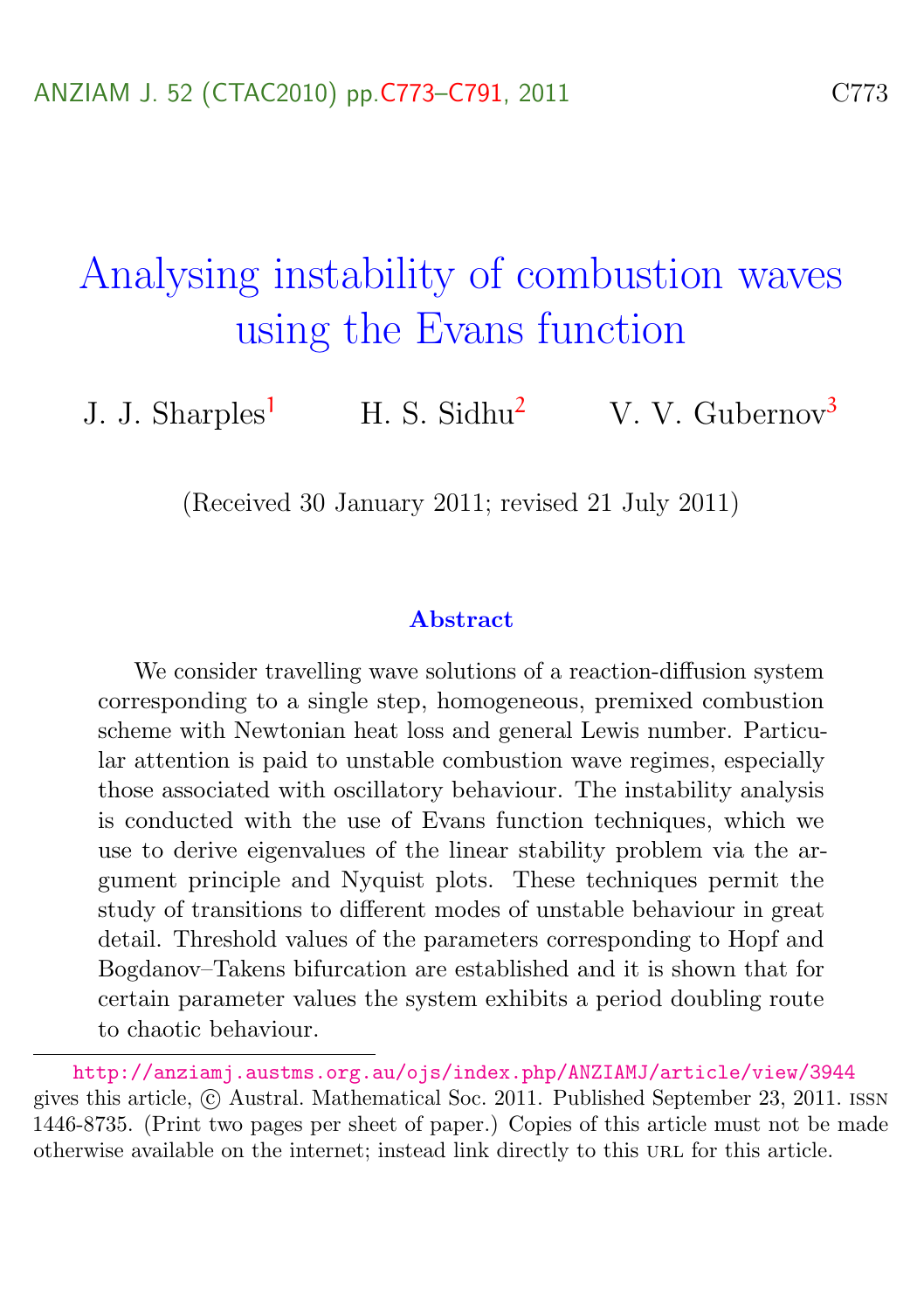### <span id="page-1-1"></span>Contents C774

# **Contents**

|                | 1 Introduction              | '74                  |
|----------------|-----------------------------|----------------------|
|                | 2 Mathematical model        | C776                 |
|                | 3 Combustion wave stability | C778<br>C779         |
| $\overline{4}$ | <b>Results</b>              | C782<br>C782<br>C782 |
|                | 5 Discussion                | C785                 |
|                | <b>References</b>           | C789                 |

# <span id="page-1-0"></span>1 Introduction

Understanding combustion is important for a variety of applications including industrial processes, mining safety, explosives engineering, the synthesis of advanced materials and even environmental problems such as bushfires. As a consequence, models that simulate combustion processes have been studied by researchers over a long period of time [\[11\]](#page-17-0). In general, the models used to simulate combustion processes are systems of partial differential equations that account for the reaction and diffusion of heat, reactants and products. As such the study of combustion processes inevitably amounts to the study of reaction-diffusion systems.

The precise chemical reaction mechanism of a particular combustion process is typically extremely complex, often involving tens to hundreds of individual reaction steps. However, to make combustion amenable to mathematical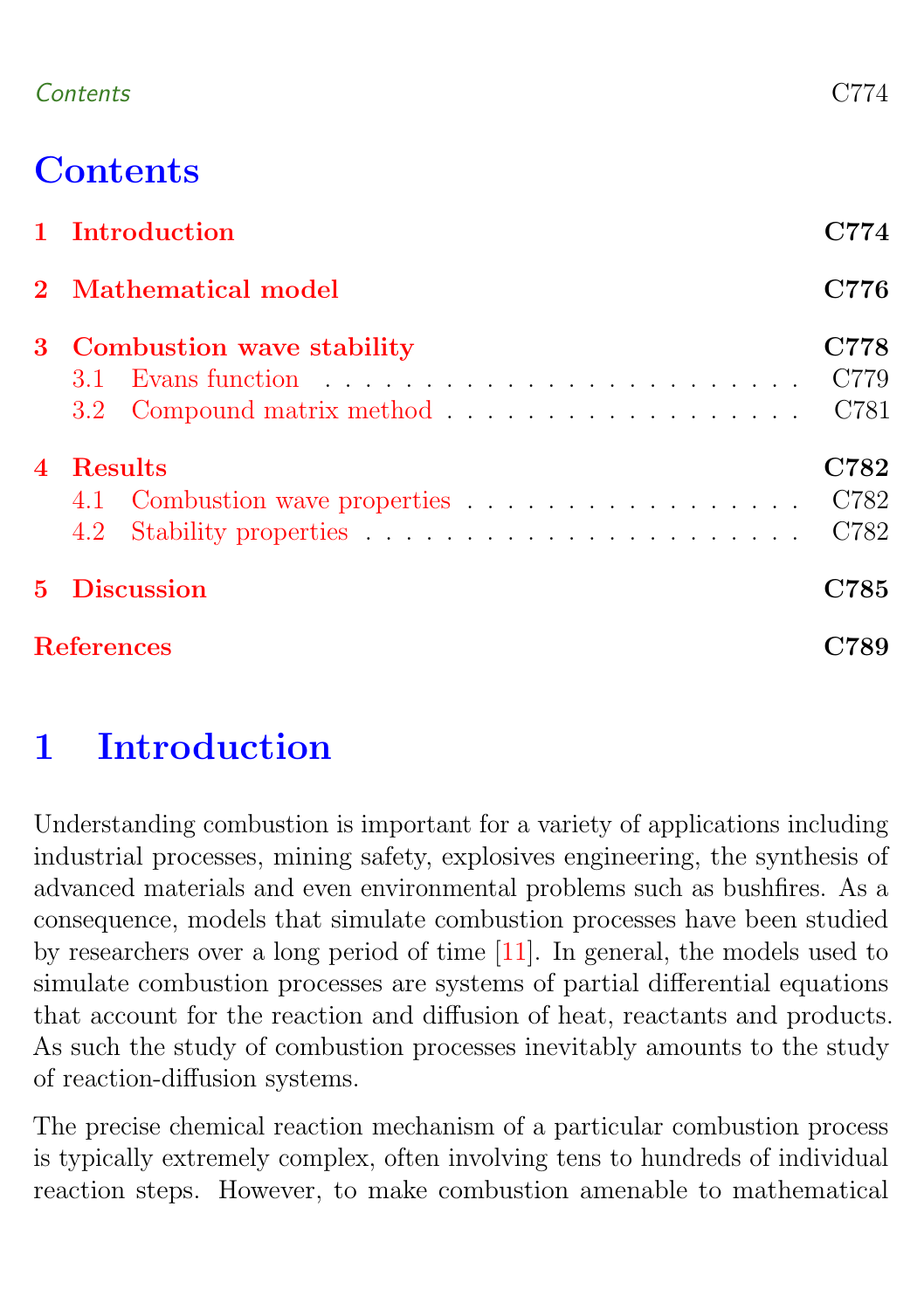#### <span id="page-2-0"></span>1 Introduction C775

analysis it is common to view the overall combustion process as a small number of lumped reaction steps, which are representative of the actual chemical kinetics. For example, much of the progress in developing the theory of combustion has been based on reaction mechanisms involving only one or two steps [\[3\]](#page-16-1). In single step reaction schemes it is assumed that the reaction proceeds as a single exothermic reaction between the fuel (F) and the oxidant, herein assumed to be oxygen  $(O_2)$ , which combine to produce combustion products (P) and heat. The generic kinetic scheme for a single step reaction mechanism is thus

$$
F + O_2 \longrightarrow P + \text{heat}.
$$

Of interest is the manner in which flames propagate through a particular mixture. As such, there has been considerable interest in reaction-diffusion systems that admit travelling wave solutions, which in the context of combustion, are called combustion waves. A combustion wave describes a propagating flame front, which marks the transition from the initial mixture to the reactantproduct equilibrium phase. Reaction-diffusion systems describing combustion processes are distinguished by the extremely strong nonlinear dependence of the reaction rate on temperature, usually described by the Arrhenius law that the rate

$$
k(T) = A \exp\left(\frac{-E}{RT}\right),
$$

where  $A$  is the pre-exponential constant,  $E$  is the activation energy, and  $T$  is the temperature of the reaction. The universal gas constant is denoted by R. The strong nonlinearity that arises through invocation of the Arrhenius law complicates the analysis of combustion waves. Before the advent of modern computing power investigations typically relied on asymptotic methods or advanced numerical techniques.

Of particular interest are the various modes of instability that arise in combustion processes. Combustion instabilities can have undesirable, or even disastrous effects on the safety and efficiency of industrial and synthetic processes [\[10\]](#page-17-1); they can seriously compromise the safety of personnel that operate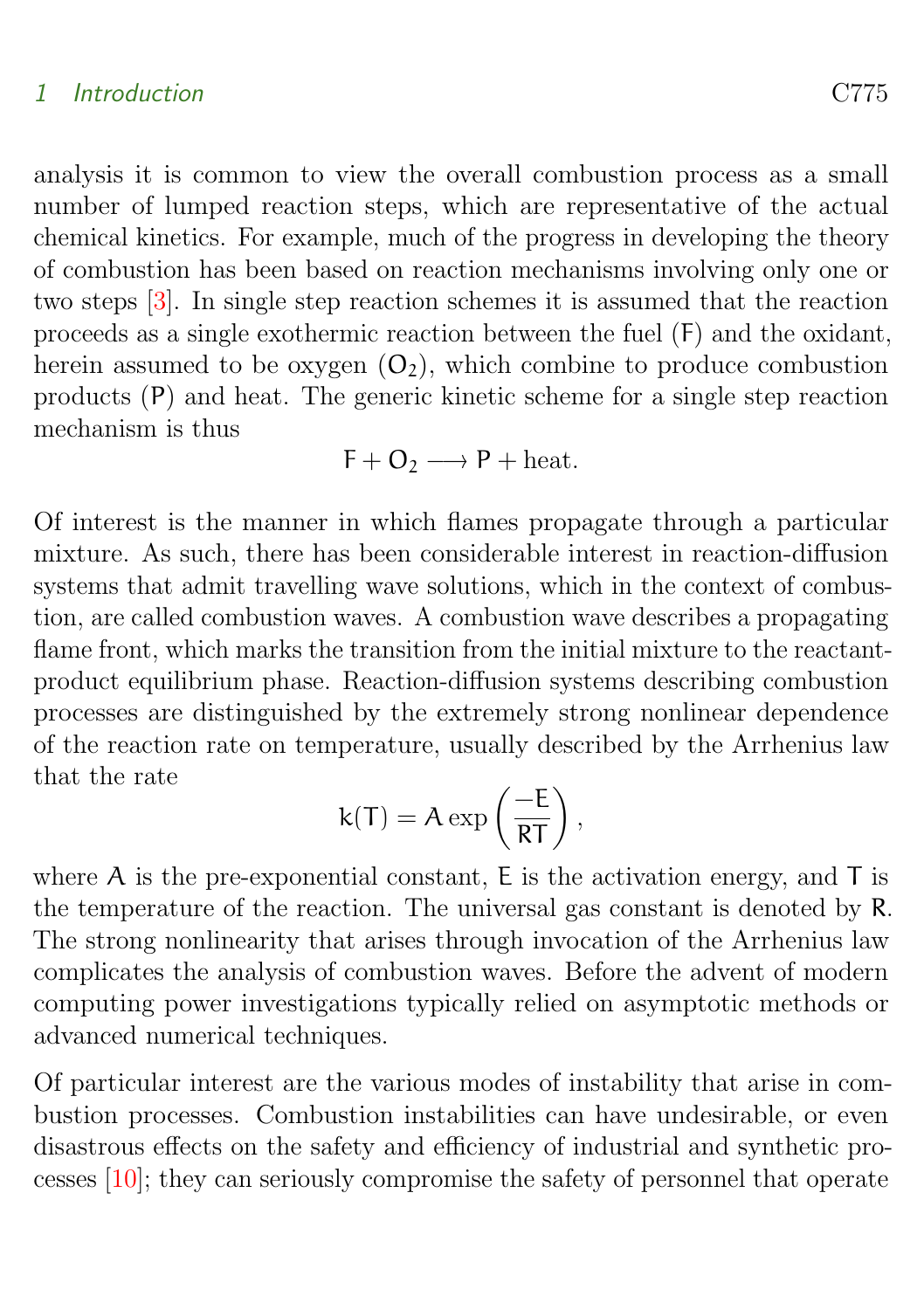#### <span id="page-3-1"></span>2 Mathematical model C776

in confined or volatile spaces such as compartments or underground mines [\[15\]](#page-17-2); and they can produce unexpected and dangerous wildfire behaviour [\[4\]](#page-16-2). Recent work on two step reaction schemes revealed that the dynamics of the associated combustion waves can be quite complex. Indeed, Gubernov et al. [\[9\]](#page-16-3) demonstrated that combustion waves arising in the presence of chain branching kinetics can exhibit oscillatory behaviour and progress through a series of period doublings en route to chaotic behaviour.

We investigate the stability of combustion waves arising under the assumption of a nonadiabatic, single step, reaction mechanism. The effects of heat loss from the system are modelled via the inclusion of a term describing Newtonian cooling. The transition to instability is investigated in great detail using the Evans function method, which permits a significant improvement in accuracy over methods relying on direct integration of the governing reaction-diffusion equations. Evans function techniques can also be applied more generally to investigate the stability of travelling waves arising in applications such as nerve impulse propagation, (non-combustion) reactive waves, transmission and propagation of beams through wave guides, shock waves arising in conservation laws relating to fluid, and gas dynamics and localised vibrations in solids [\[13\]](#page-17-3). We aim to elucidate the Evans function method as it applies to the single step non-adiabatic reaction scheme in some detail so as to aid researchers interested in applying the Evans function technique in their own area of interest.

# <span id="page-3-0"></span>2 Mathematical model

Consider flame propagation through a premixed fuel in one spatial dimension with combustion described by the single step reaction mechanism. Additionally, suppose that heat is lost to the surrounding environment through Newtonian cooling. A real world example of such a configuration would be a long, imperfectly insulated cylinder containing a fuel-oxygen mixture, with an appropriate a priori averaging over the transverse spatial dimension of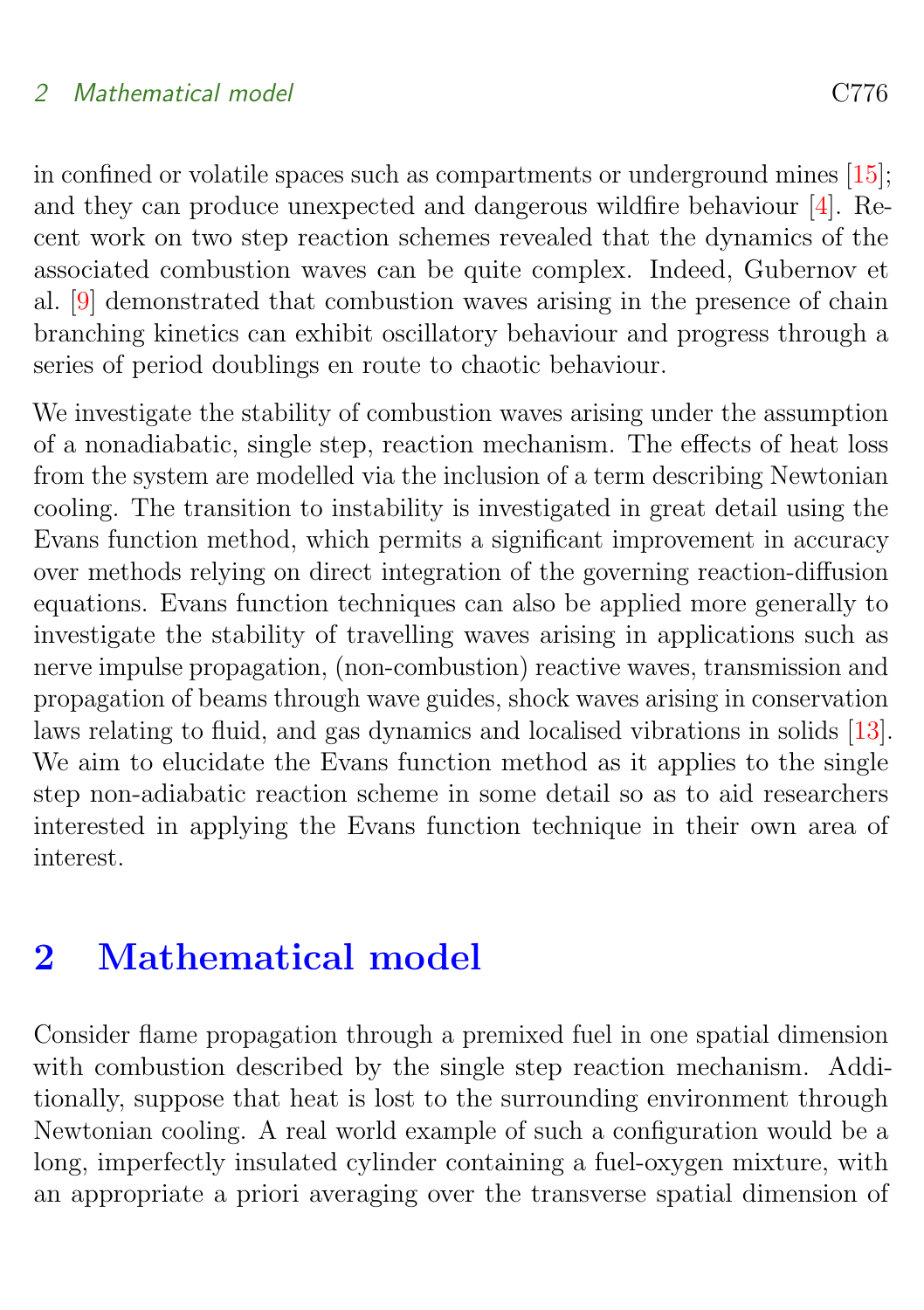#### <span id="page-4-0"></span>2 Mathematical model C<sub>777</sub>

the flame front. Assuming that the rate of the exothermic combustion is adequately described by the Arrhenius law, the equations describing conservation of energy and mass lead to the following (non-dimensionalised) reaction-diffusion PDE system  $[16]$ :

$$
u_t = u_{xx} + v e^{-1/u} - l(u - u_a), \tag{1}
$$

$$
\nu_{t} = Le^{-1} \nu_{xx} - \beta \nu e^{-1/u}, \qquad (2)
$$

where  $u(x, t)$  and  $v(x, t)$  are the non-dimensional temperature and mass fraction of fuel, respectively, Le is the Lewis number (the ratio of the diffusion rates of mass and heat),  $\beta$  is the ratio of the activation energy to heat release, l is the volumetric heat-loss coefficient from fuel to surroundings, and  $\mathfrak{u}_0$  is the non-dimensional ambient temperature. For convenience we assume  $u_a = 0$ . This assumption does not affect the qualitative properties of the travelling waves [\[7\]](#page-16-4) and circumvents the cold boundary problem [\[16\]](#page-17-4).

The system  $(1)$ – $(2)$  is supplemented by the boundary conditions

$$
\mathbf{u}(\mathbf{x}, \mathbf{t}) = \mathbf{0}, \quad \mathbf{v}(\mathbf{x}, \mathbf{t}) = \mathbf{\sigma} \quad \text{as } \mathbf{x} \to -\infty,
$$
 (3)

$$
u(x, t) = 0, \quad v(x, t) = 1 \quad \text{as } x \to +\infty \,. \tag{4}
$$

The conditions on the right boundary  $(x \rightarrow +\infty)$  correspond to cold, unburned fuel, while the left boundary conditions ( $x \rightarrow -\infty$ ) correspond to cold, burnt fuel. We allow for an amount  $\sigma$  of unburnt fuel remaining behind the combustion front.

As we are interested in travelling wave solutions, which propagate with speed c we reformulate the system  $(1)–(4)$  $(1)–(4)$  $(1)–(4)$  in terms of the coordinate  $\xi = x - ct$ , in the frame that moves with the combustion front. We thereby obtain the system of ordinary differential equations

$$
\mathfrak{u}_{\xi\xi} + c\mathfrak{u}_{\xi} + v e^{-1/u} = l\mathfrak{u}\,,\tag{5}
$$

$$
\mathrm{Le}^{-1}v_{\xi\xi} + cv_{\xi} - \beta ve^{-1/u} = 0, \qquad (6)
$$

with boundary conditions

$$
\mathfrak{u}(\xi) = 0, \quad \mathfrak{v}(\xi) = \sigma \quad \text{as } \xi \to -\infty \,, \tag{7}
$$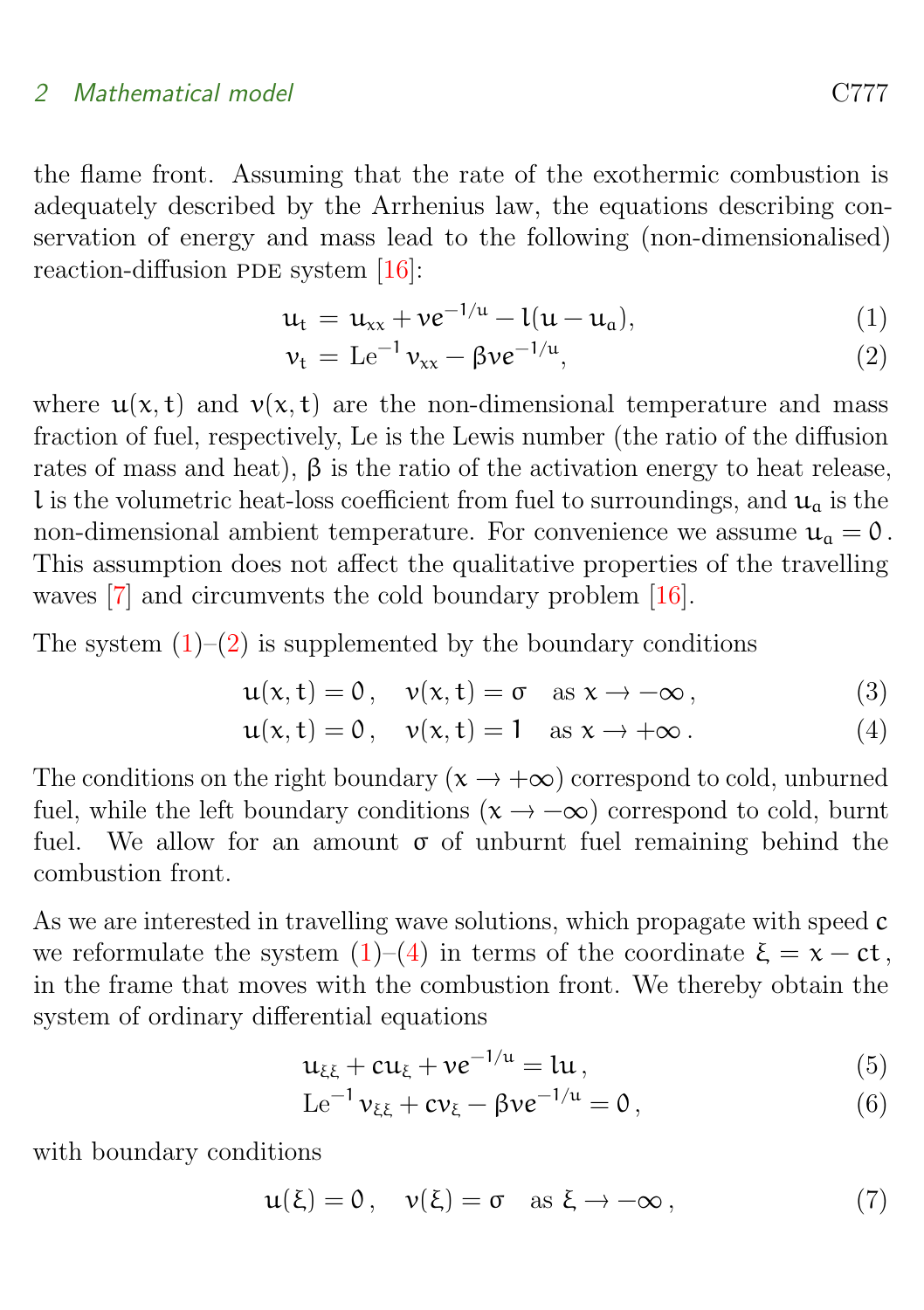$$
\mathfrak{u}(\xi) = 0, \quad \mathfrak{v}(\xi) = 1 \quad \text{as } \xi \to +\infty \,. \tag{8}
$$

<span id="page-5-3"></span>Combustion wave solutions to  $(5)-(8)$  $(5)-(8)$  $(5)-(8)$  were derived numerically over a wide range of parameter values using shooting and relaxation methods as described by Sharples et al. [\[14\]](#page-17-5).

# <span id="page-5-0"></span>3 Combustion wave stability

Stability of a combustion wave refers to the development of solutions of the governing equations whose initial conditions comprise a perturbation of the combustion wave under consideration. If there are initial conditions arbitrarily close to the combustion wave such that the associated solutions leave a small neighbourhood of the combustion wave, then the wave is unstable. A natural approach to investigating the stability of travelling waves is to linearise the governing partial differential equations about the wave and to study the spectrum of the resulting linear differential operator  $\mathcal{L}$ . In our case the linearised equations are

<span id="page-5-1"></span>
$$
\mathbf{U}_{t} = \mathcal{L}\mathbf{U},\tag{9}
$$

where

$$
\mathcal{L}U = DU_{\xi\xi} + cU_{\xi} + WU, \qquad (10)
$$

with  $U(\xi, t) = (U(\xi, t), V(\xi, t))^T$ ,  $D = diag(1, Le^{-1})$  and

$$
W = \begin{pmatrix} vu^{-2}e^{-1/u} - 1 & e^{-1/u} \\ -\beta vu^{-2}e^{-1/u} & -\beta e^{-1/u} \end{pmatrix},
$$

where  $u = u(\xi)$  and  $v = v(\xi)$  are the travelling wave solutions of [\(5\)](#page-3-0)–[\(8\)](#page-3-0). Seeking solutions in the form  $U(\xi, t) = U(\xi)e^{\lambda t}$  the system [\(9\)](#page-5-1) may be written as the first order system of ordinary differential equations

<span id="page-5-2"></span>
$$
\mathbf{z}_{\xi} = \mathbf{A}(\xi, \lambda)\mathbf{z} \,, \tag{11}
$$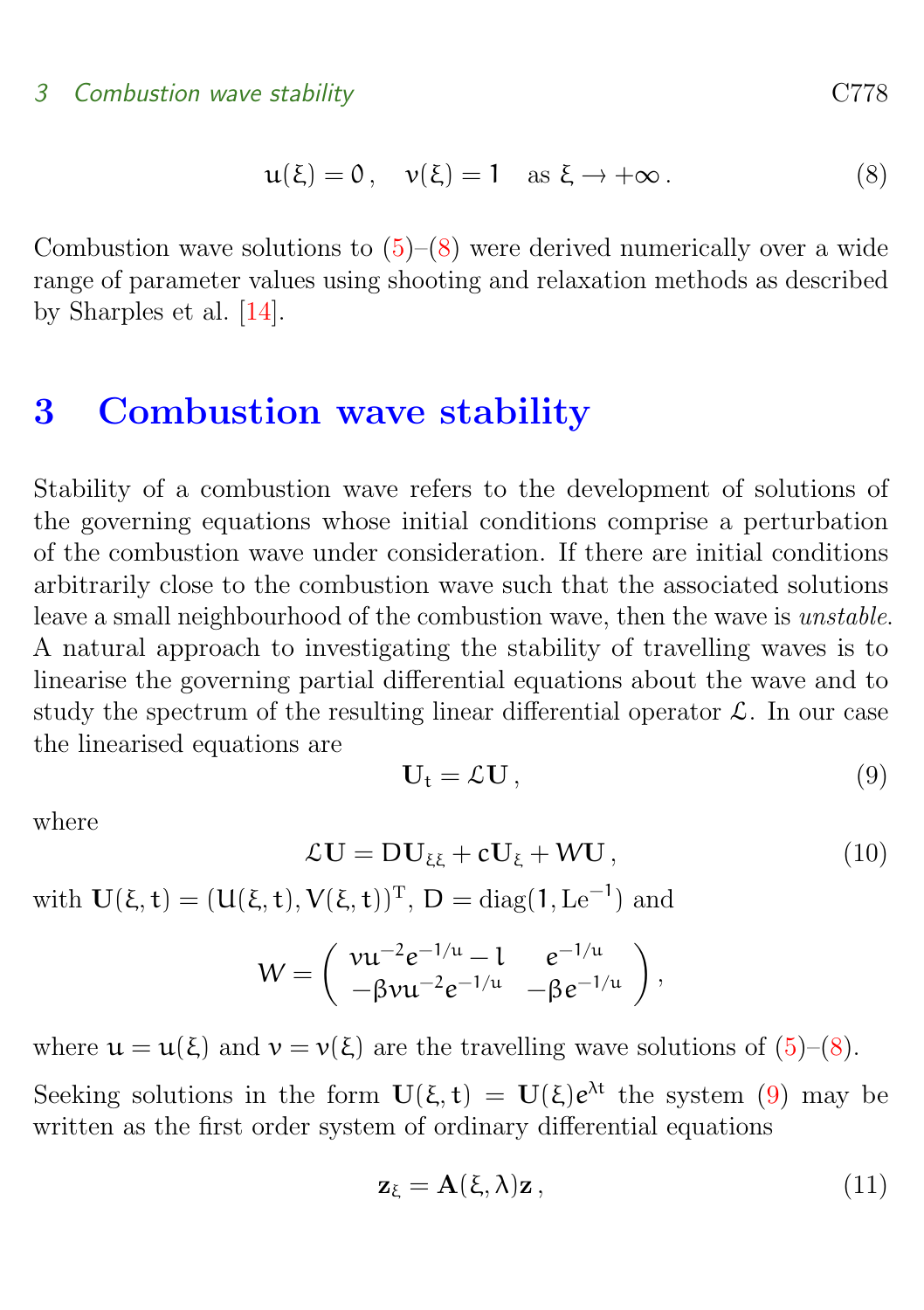<span id="page-6-2"></span>where matrix

<span id="page-6-1"></span>
$$
\mathbf{A}(\xi,\lambda) = \begin{pmatrix} 0 & 0 & 1 & 0 \\ 0 & 0 & 0 & 1 \\ \lambda + 1 - \nu \mu^{-2} e^{-1/\mu} & -e^{-1/\mu} & -c & 0 \\ \beta \operatorname{Le} \nu \mu^{-2} e^{-1/\mu} & \operatorname{Le}(\lambda + \beta e^{-1/\mu}) & 0 & -c \operatorname{Le} \end{pmatrix}, \quad (12)
$$

and we have set  $\mathbf{z} = (\mathbf{U}, \mathbf{U}_{\xi})^{\mathrm{T}} \in \mathbb{C}^{4}$ . The spectral parameter  $\lambda$  is sometimes referred to as the growth rate in the context of mathematical combustion theory. Following Afendikov and Bridges [\[1\]](#page-16-5), a combustion wave is deemed linearly unstable if, for some fixed eigenvalue  $\lambda \in \mathbb{C}$  with  $\Re \lambda > 0$ , there exists a solution of [\(11\)](#page-5-2) that decays exponentially as  $\xi \to \pm \infty$ .

### <span id="page-6-0"></span>3.1 Evans function

Substituting the boundary conditions  $(7)-(8)$  $(7)-(8)$  $(7)-(8)$  into  $(12)$  we obtain the limit matrices

$$
\mathbf{A}^{\pm}(\lambda) = \begin{pmatrix} 0 & 0 & 1 & 0 \\ 0 & 0 & 0 & 1 \\ \lambda + 1 & 0 & -c & 0 \\ 0 & \lambda \text{Le} & 0 & -c \text{Le} \end{pmatrix}, \quad (13)
$$

which have eigenvalues

$$
\mu_1^{\pm}(\lambda) = \frac{1}{2} \left( -c \operatorname{Le} - \sqrt{c^2 \operatorname{Le}^2 + 4\lambda \operatorname{Le}} \right),\tag{14}
$$

$$
\mu_2^{\pm}(\lambda) = \frac{1}{2} \left( -c \operatorname{Le} + \sqrt{c^2 \operatorname{Le}^2 + 4\lambda \operatorname{Le}} \right),\tag{15}
$$

$$
\mu_3^{\pm}(\lambda) = \frac{1}{2} \left( -c - \sqrt{c^2 + 4(\lambda + 1)} \right),\tag{16}
$$

$$
\mu_4^{\pm}(\lambda) = \frac{1}{2} \left( -c + \sqrt{c^2 + 4(\lambda + 1)} \right),\tag{17}
$$

and corresponding eigenvectors  $\mathbf{k}^{\pm}_{i}$  $i^{\pm}(\lambda), i = 1, \ldots, 4$ .

Assuming that  $\Re\lambda > 0$ , it follows that there are two linearly independent solutions  $\mathbf{z}_2^ ^{-}_{2,4}$ (ξ,λ) which span the eigenspace E<sup>−</sup>(ξ,λ) of solutions that decay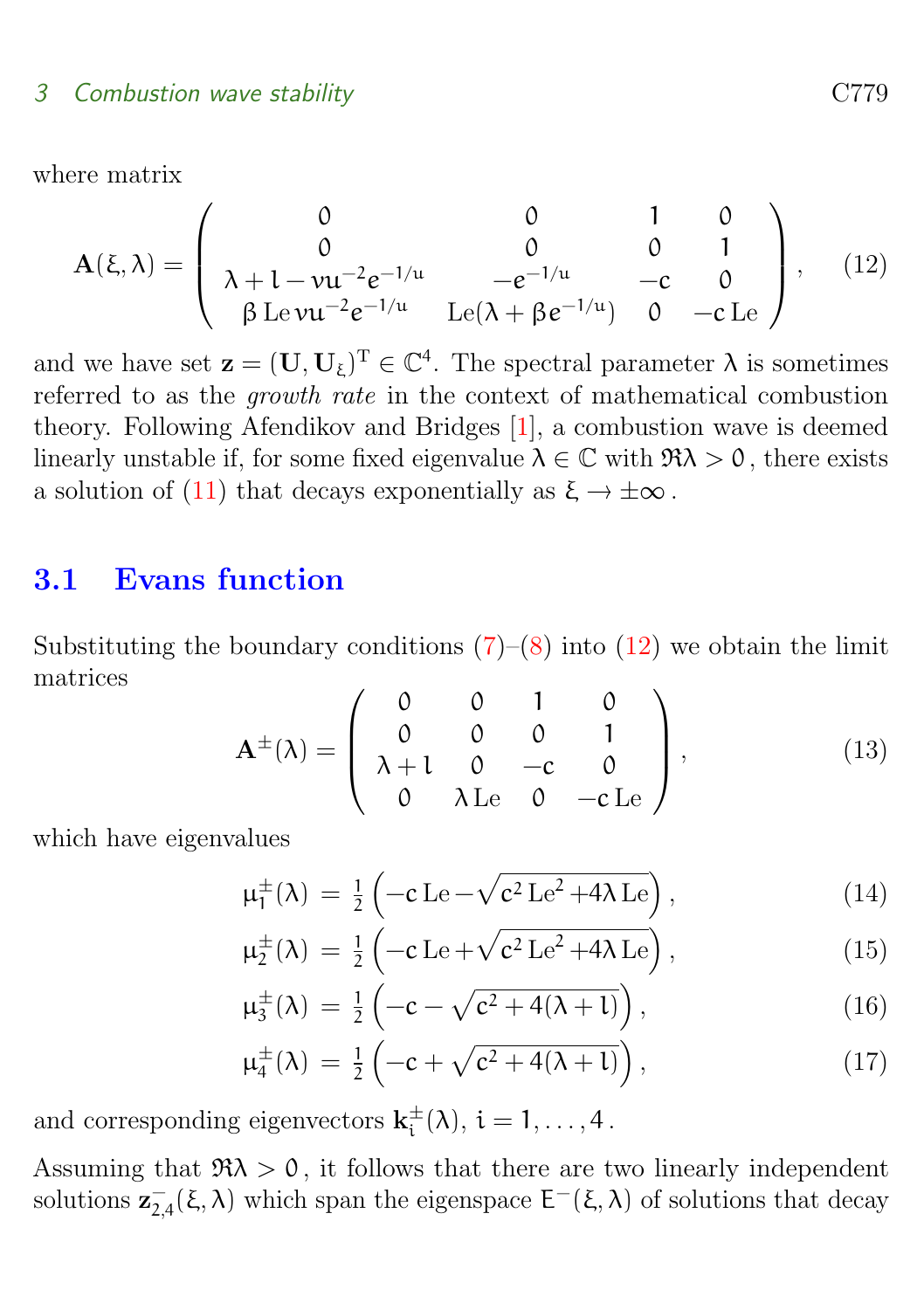#### <span id="page-7-2"></span>3 Combustion wave stability C780

exponentially as  $\xi \to -\infty$  and two linearly independent solutions  $z_{1}^{+}$ , which are the eigenences  $F^{+}(\xi, \lambda)$  of solutions that decay emergentially  $^+_{1,3}(\xi,\lambda)$ which span the eigenspace  $E^+(\xi, \lambda)$  of solutions that decay exponentially as  $\xi \to +\infty$ . If  $E^{-}(\xi, \lambda)$  and  $E^{+}(\xi, \lambda)$  have nontrivial intersection for some<br>scale of  $\lambda$  than  $\lambda$  is an eigenvalue. value of  $λ$ , then  $λ$  is an eigenvalue.

Denoting the space of two-forms over  $\mathbb{C}^4$  as  $\Lambda^2(\mathbb{C}^4)$ , we define  $V^{\pm} \in \Lambda^2(\mathbb{C}^4)$ as the exterior products

<span id="page-7-0"></span>
$$
\mathbf{V}^- = \mathbf{z}_2^- \wedge \mathbf{z}_4^- \quad \text{and} \quad \mathbf{V}^+ = \mathbf{z}_1^+ \wedge \mathbf{z}_3^+ \,. \tag{18}
$$

Hence the eigenspaces  $E^{-}(\xi, \lambda)$  and  $E^{+}(\xi, \lambda)$  intersect nontrivially at a certain value of  $\xi$  if and only if  $V^-(\xi, \lambda) \wedge V^+(\xi, \lambda) = 0$ . We take  $\xi = 0$  for definiteness. The foregoing discussion motivates the definition of the Evans function [\[2,](#page-16-6) [6\]](#page-16-7):

$$
\widetilde{\mathbf{D}}(\lambda) = \mathbf{V}^-(0, \lambda) \wedge \mathbf{V}^+(\mathbf{0}, \lambda).
$$
 (19)

Moreover, if  $\{e_1, e_2, e_3, e_4\}$  is a basis in  $\mathbb{C}^4$ , then the canonical isomorphism between  $\mathbb{C}^4$  and  $\Lambda^4(\mathbb{C}^4)$  implies that there exists  $D(\lambda) \in \mathbb{C}$  such that

$$
\widetilde{D}(\lambda) = D(\lambda) e_1 \wedge e_2 \wedge e_3 \wedge e_4. \qquad (20)
$$

In terms of the natural basis for  $\Lambda^2(\mathbb{C}^4)$ ,

$$
\begin{aligned}\n\mathbf{v}_1 &= \mathbf{e}_1 \wedge \mathbf{e}_2, & \mathbf{v}_2 &= \mathbf{e}_1 \wedge \mathbf{e}_3, & \mathbf{v}_3 &= \mathbf{e}_1 \wedge \mathbf{e}_4, \\
\mathbf{v}_4 &= \mathbf{e}_2 \wedge \mathbf{e}_3, & \mathbf{v}_5 &= \mathbf{e}_2 \wedge \mathbf{e}_4, & \mathbf{v}_6 &= \mathbf{e}_3 \wedge \mathbf{e}_4,\n\end{aligned}\n\tag{21}
$$

it can be shown that [\[1\]](#page-16-5):

<span id="page-7-1"></span>
$$
D(\lambda) = \mathbf{V}_1^+ \mathbf{V}_6^- - \mathbf{V}_2^+ \mathbf{V}_5^- + \mathbf{V}_3^+ \mathbf{V}_4^- + \mathbf{V}_4^+ \mathbf{V}_3^- - \mathbf{V}_5^+ \mathbf{V}_2^- + \mathbf{V}_6^+ \mathbf{V}_1^-.
$$
 (22)

As indicated above, the Evans function D has zeroes that coincide with eigenvalues of the linear stability problem. It can also be shown that D is analytic over  $\Omega = \{w \in \mathbb{C} : \Re w \geq 0\}$ , is asymptotically constant and that  $D(\mathbb{R}) \subset \mathbb{R}$ . These properties mean that the problem of finding eigenvalues of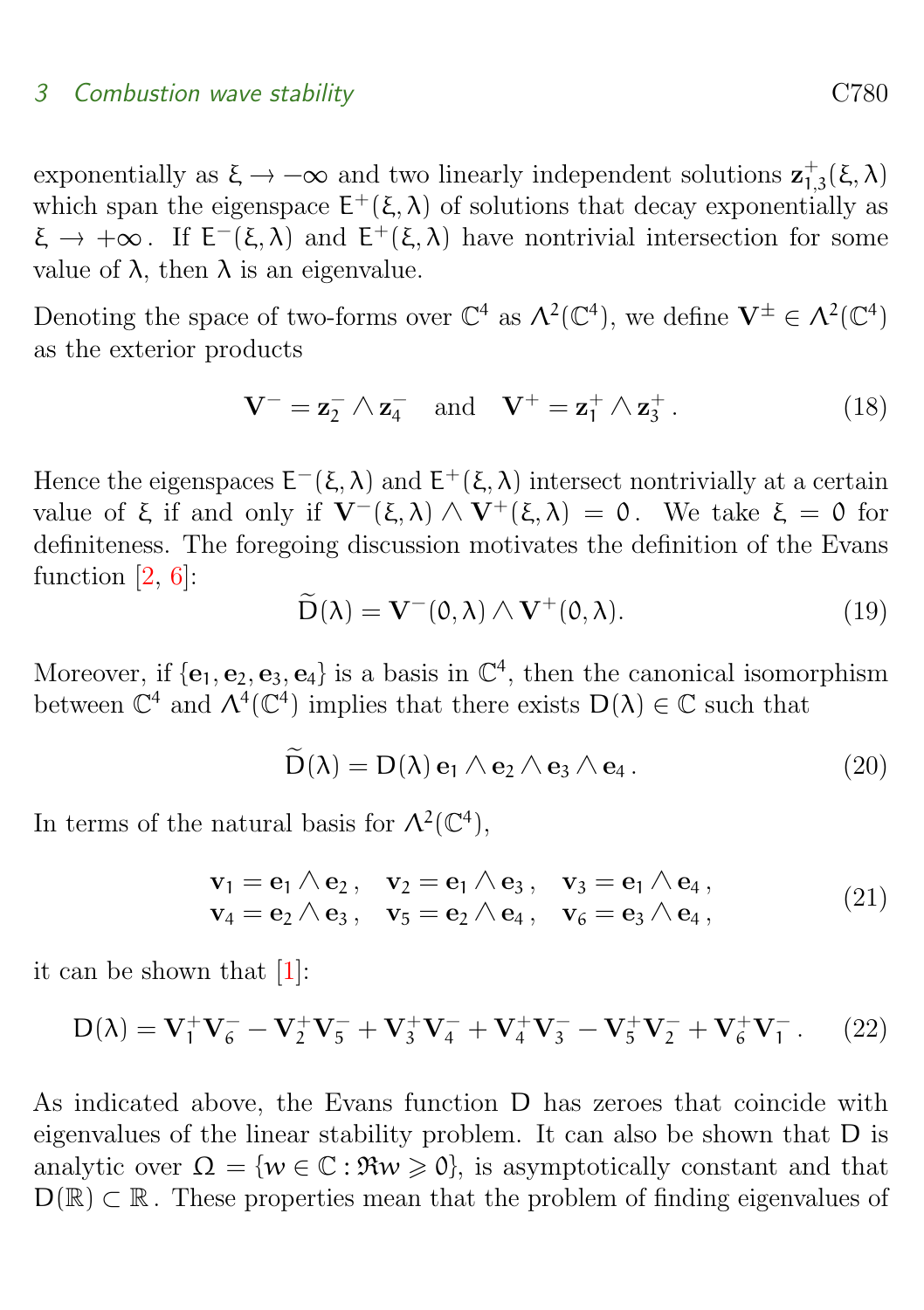#### <span id="page-8-2"></span>3 Combustion wave stability C781

the linearised operator  $\mathcal L$  is reduced to one of finding zeroes of an analytic function. Using the argument principle, applied to an analytic function,

$$
\oint_{C} \frac{D'(w)}{D(w)} dw = 2\pi i N , \qquad (23)
$$

where  $N$  is the number of zeroes of  $D$  within the closed circuit  $C$ , and the right-hand side of the equation represents the change in argument of  $D(w)$ as C is traversed. Hence taking C to be the imaginary axis  $\{it : t \in \mathbb{R}\}\)$  the number of zeroes of D in the right complex half-plane is simply the number of times D(it) winds around the origin.

Our attention now turns to the numerical method for calculating the Evans function D.

### <span id="page-8-0"></span>3.2 Compound matrix method

Consider the two-form  $\mathbf{V} = \mathbf{z}_1 \wedge \mathbf{z}_2$ , where  $\mathbf{z}_1$  and  $\mathbf{z}_2$  are solutions of [\(11\)](#page-5-2). It can be shown that  $V$  satisfies the compound matrix problem  $[8]$ :

<span id="page-8-1"></span>
$$
\mathbf{V}_{\xi} = \mathbf{B}(\xi, \lambda)\mathbf{V},\tag{24}
$$

where

$$
[B(\xi,\lambda)V]_1 = V_3 - V_4,
$$
  
\n
$$
[B(\xi,\lambda)V]_2 = -e^{-1/u}V_1 - cV_2,
$$
  
\n
$$
[B(\xi,\lambda)V]_3 = \text{Le}(\lambda + \beta e^{-1/u})V_1 - c \text{ Le } V_2 + V_6,
$$
  
\n
$$
[B(\xi,\lambda)V]_4 = (vu^{-2}e^{-1/u} - \lambda - 1)V_1 - cV_4 - V_6,
$$
  
\n
$$
[B(\xi,\lambda)V]_5 = -\text{Le } \beta vu^{-2}e^{-1/u}V_1 - c \text{ Le } V_5,
$$
  
\n
$$
[B(\xi,\lambda)V]_6 = -\text{Le } \beta vu^{-2}e^{-1/u}V_2 + (\lambda + 1 - vu^{-2}e^{-1/u})V_3
$$
  
\n
$$
-\text{Le}(\lambda + \beta e^{-1/u})V_4 - e^{-1/u}V_5 - (c + c \text{ Le})V_6,
$$

and where  $u = u(\xi)$  and  $v = v(\xi)$  again denote the travelling wave solution of  $(5)-(8)$  $(5)-(8)$  $(5)-(8)$ .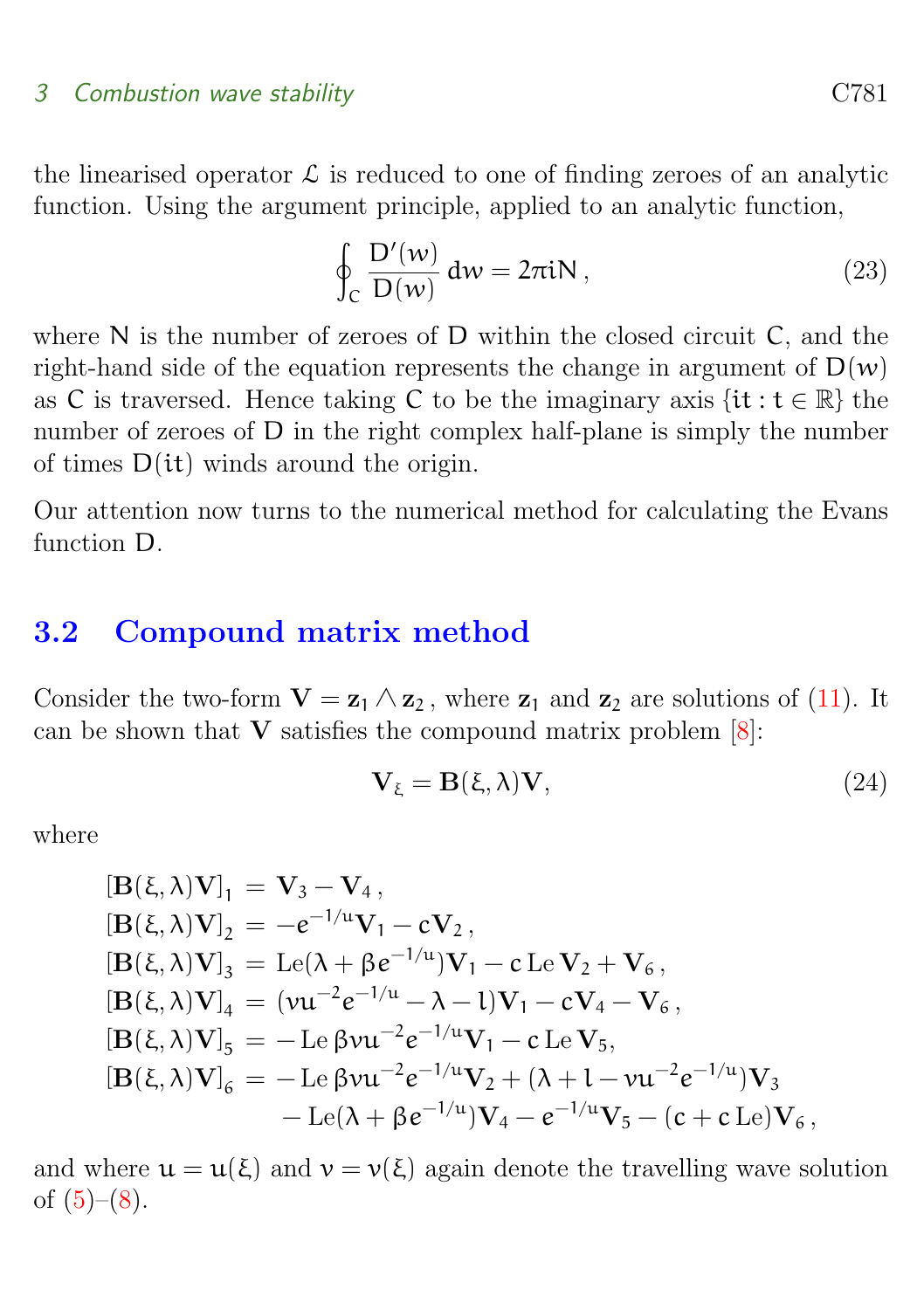#### <span id="page-9-3"></span>4 Results C782

It can also be shown that  $V^-(\xi)$ , defined by [\(18\)](#page-7-0) is the solution of [\(24\)](#page-8-1) with the largest rate of exponential growth,  $\mu_2^- + \mu_4^-$ 4 , integrating forward from  $\xi = -\infty$  to  $\xi = 0$ . Similarly,  $V^+(\xi)$  defined by [\(18\)](#page-7-0) is the solution of [\(24\)](#page-8-1) with the largest rate of exponential growth,  $\mu_1^+ + \mu_3^+$ 3 , integrating backward from  $\xi = +\infty$  to  $\xi = 0$ . Thus the Evans function is evaluated via equation [\(22\)](#page-7-1) using standard tools for numerical integration, while avoiding the numerical difficulties usually encountered when dealing with stiff systems [\[6,](#page-16-7) [12\]](#page-17-6).

# <span id="page-9-0"></span>4 Results

### <span id="page-9-1"></span>4.1 Combustion wave properties

Equations  $(5)-(8)$  $(5)-(8)$  $(5)-(8)$  are solved numerically using shooting and relaxation methods [\[6\]](#page-16-7). Figure [1](#page-10-0) illustrates how the combustion wave speed c varies with the parameter  $\beta$ , for the two cases Le = 5.0 and l = 1 × 10<sup>-4</sup> (Figure [1\(](#page-10-0)a)) and  $l = 2 \times 10^{-4}$  $l = 2 \times 10^{-4}$  $l = 2 \times 10^{-4}$  (Figure [1\(](#page-10-0)b)). The curves in Figure 1 are double valued with a turning point (fold bifurcation), which is sometimes referred to as the extinction point. Three distinct solution branches are depicted in Figure [1:](#page-10-0) a stable branch (black) corresponding to stable, constant speed combustion waves; an oscillatory unstable branch (red); and uniformly unstable branch (blue). Other properties of the combustion waves, such as maximum temperature and the residual fuel remaining behind the combustion front, may be obtained using the same methods used to derive the wave speeds [\[6,](#page-16-7) [7\]](#page-16-4).

## <span id="page-9-2"></span>4.2 Stability properties

The stability properties of the combustion waves are derived numerically using the Evans function techniques described above. Figure [2](#page-11-0) shows images of the Evans function  $\{D(it): t \ge 0\}$ , corresponding to Le = 5.0 and l = 1 × 10<sup>-4</sup> for three different values of β. Note that only the images of the positive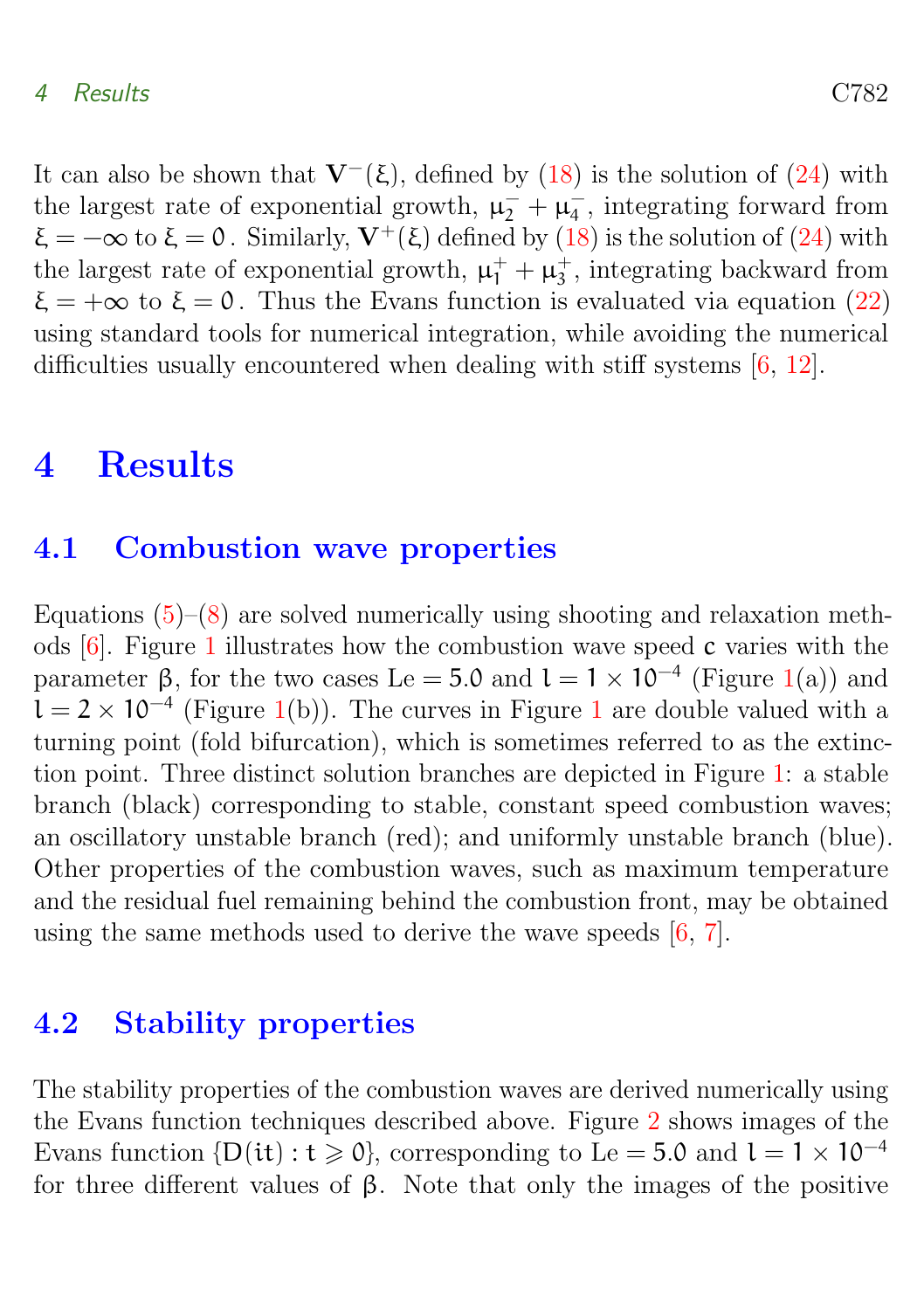

<span id="page-10-0"></span>Figure 1: Combustion wave speed plotted against  $\beta$  for (a) Le = 5.0 and  $l = 1 \times 10^{-4}$ ; (b) Le = 5.0 and  $l = 2 \times 10^{-4}$ .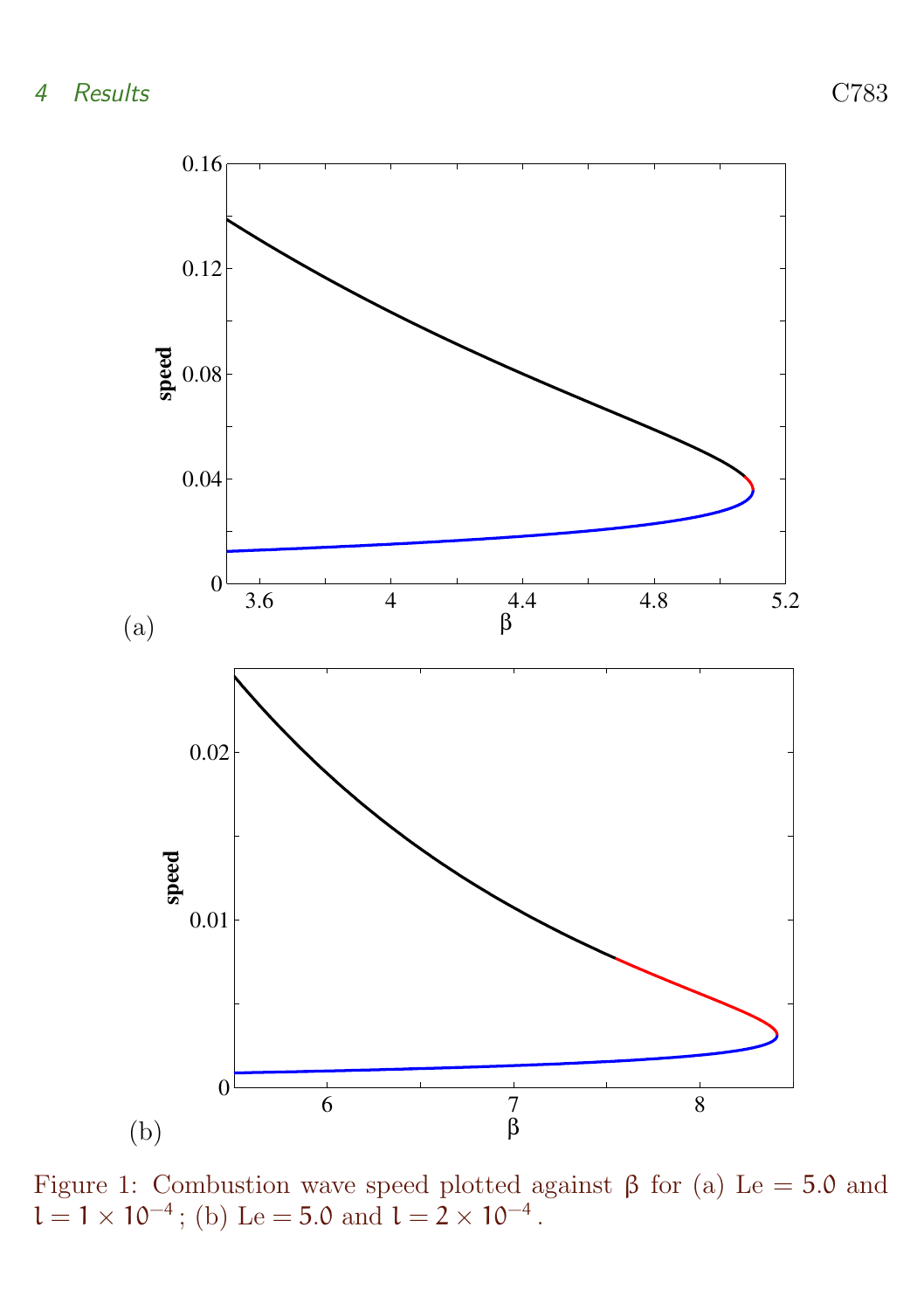

<span id="page-11-0"></span>Figure 2: Evans function image curves  $\{D(it): t \ge 0\}$ , corresponding to Le 5.0 and  $l = 1 \times 10^{-4}$ , for the three cases β = 5.07 (blue), 5.076465 (black), and 5.08 (red).

imaginary axis is shown for clarity. The images of the negative imaginary axis are simply the complex conjugates of the curves shown in Figure [2,](#page-11-0) due to  $D(\overline{\lambda}) = \overline{D(\lambda)}$ , for all  $\lambda \in \mathbb{C}$ .

The blue curve, corresponding to  $\beta = 5.07$ , does not encircle the origin and so by the argument principle, the Evans function does not possess any zeroes in the right half of the complex plane. Hence  $\beta = 5.07$  represents a stable combustion wave. Conversely, the red curve corresponding to  $\beta = 5.08$ , does encircle the origin, which means that the Evans function does have a zero with positive real part, which is an eigenvalue of the linear stability problem. Hence  $\beta = 5.08$  represents an unstable combustion wave. Application of the argument principle with a closed curve (e.g., a rectangle) that omits the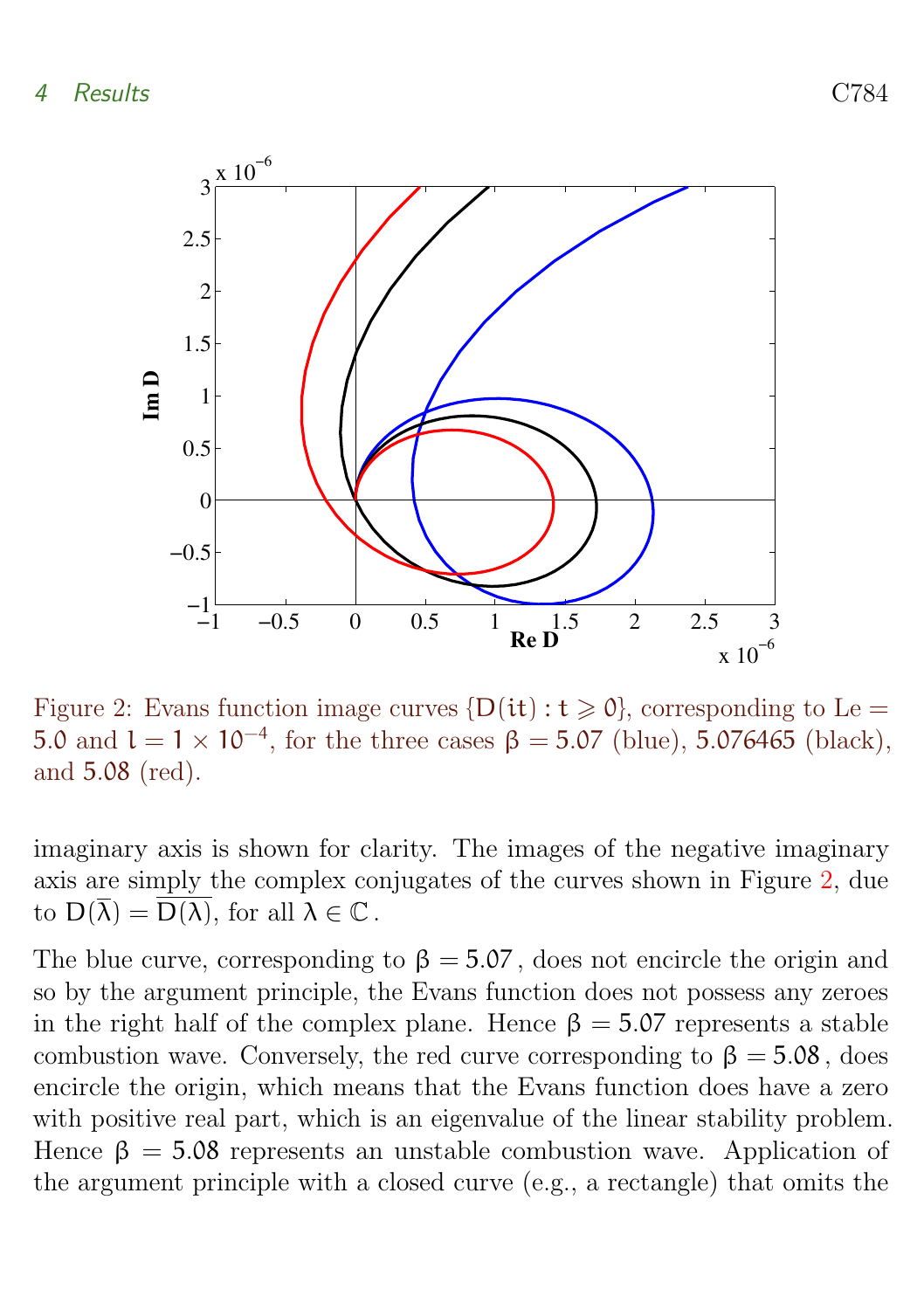#### <span id="page-12-1"></span>5 Discussion C785

positive real axis confirms that for  $\beta = 5.08$  the zero of the Evans function is of the form  $\lambda = \eta + i\omega$  with  $\omega > 0$  and so the corresponding combustion wave is oscillatory unstable. That is, the combustion wave will only be physically discernable as a combustion front whose speed varies periodically the frequency of the oscillation is  $\omega$ . The black curve in Figure [2](#page-11-0) corresponds to the Hopf point  $\beta_h = 5.076465$  which marks the transistion between the stable, constant speed combustion wave regime and the oscillatory unstable combustion wave regime (Figure  $1(a)$  $1(a)$ ).

The oscillatory unstable combustion waves are further investigated using a numerical finite element package [\[5\]](#page-16-9) to solve the partial differential equa-tions [\(1\)](#page-3-0)–[\(4\)](#page-3-0) with  $u_a = 0$ . For the case Le = 5.0 and l = 1 × 10<sup>-4</sup> only period one, pulsating instabilities are detectable. However, for the case  $l = 2 \times 10^{-4}$ (Figure [1\(](#page-10-0)b)) a number of different oscillatory regimes are found. Indeed, as  $\beta$ increases beyond the Hopf point the combustion waves exhibit a sequence of period doublings. Figures [3](#page-13-0)[–4](#page-14-0) show the variation in the speed of the combustion front over time corresponding to several values of β greater than the Hopf point  $\beta_h \simeq 7.55$ . Figure [3\(](#page-13-0)a) illustrates period one oscillations at  $\beta = 7.7$ , while Figures [3\(](#page-13-0)b) and [4\(](#page-14-0)a) show period two and period four oscillations corresponding to  $\beta = 7.9$  and  $\beta = 7.91$ , respectively. Assuming a value of  $\beta = 7.912$  yields an essentially chaotic combustion wave speed, as evident in Figure [4\(](#page-14-0)b). Beyond this value of  $\beta$  no sustained combustion front solutions are obtained.

# <span id="page-12-0"></span>5 Discussion

We presented an analysis of the stability of travelling waves arising in a single step combustion scheme. Stability of the combustion waves was investigated using Evans function techniques, which convert the problem of solving the linearised eigenvalue problem to the much more tractable problem of finding the zeroes of a holomorphic function. To decide whether a particular combustion wave is stable or not, it is not necessary to locate the zeroes of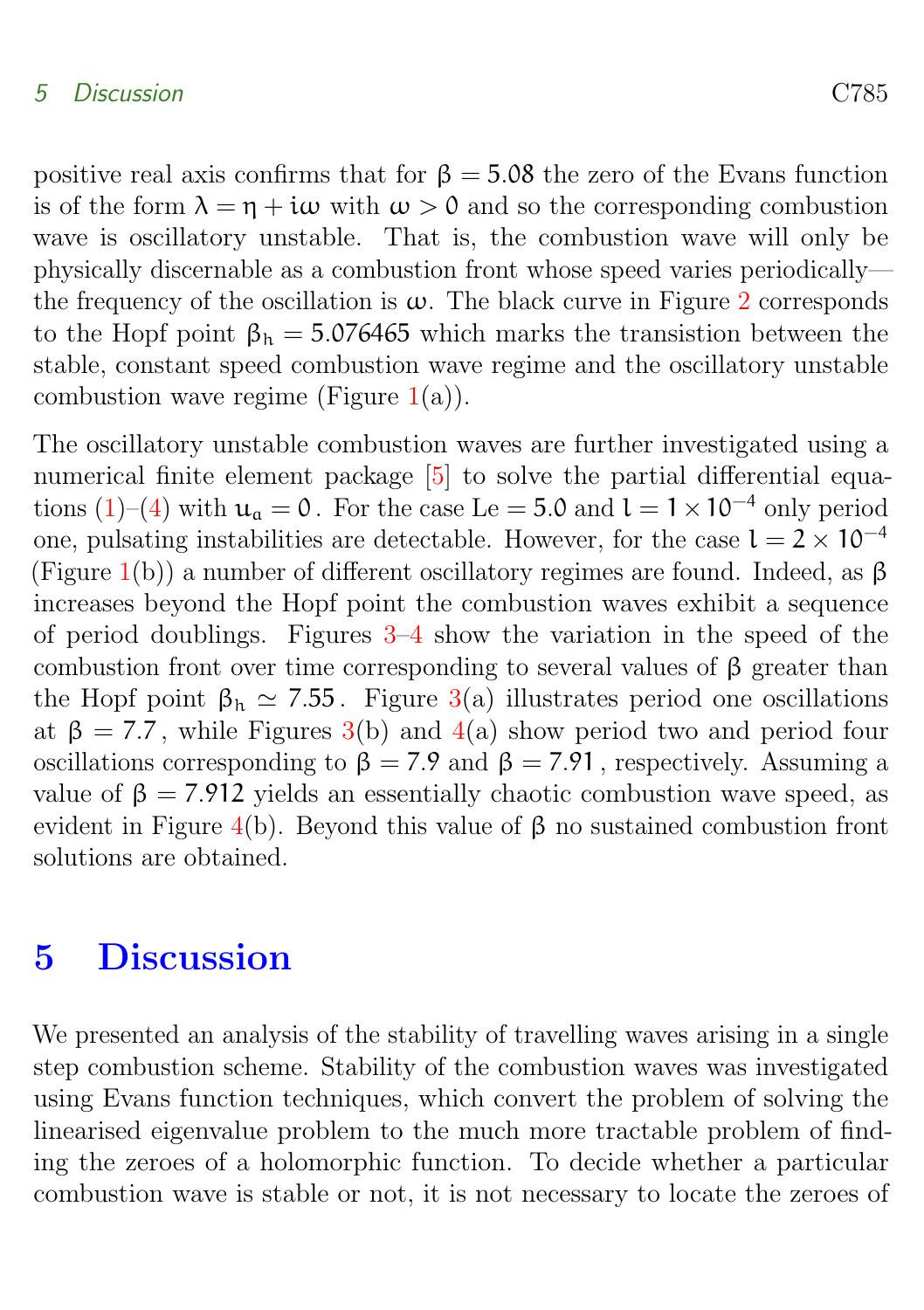

<span id="page-13-0"></span>Figure 3: Oscillatory combustion wave regimes for Le = 5.0 and  $l = 2 \times 10^{-4}$ . (a) period one oscillations at  $\beta = 7.7$ ; (b) period two oscillations at  $\beta = 7.9$ .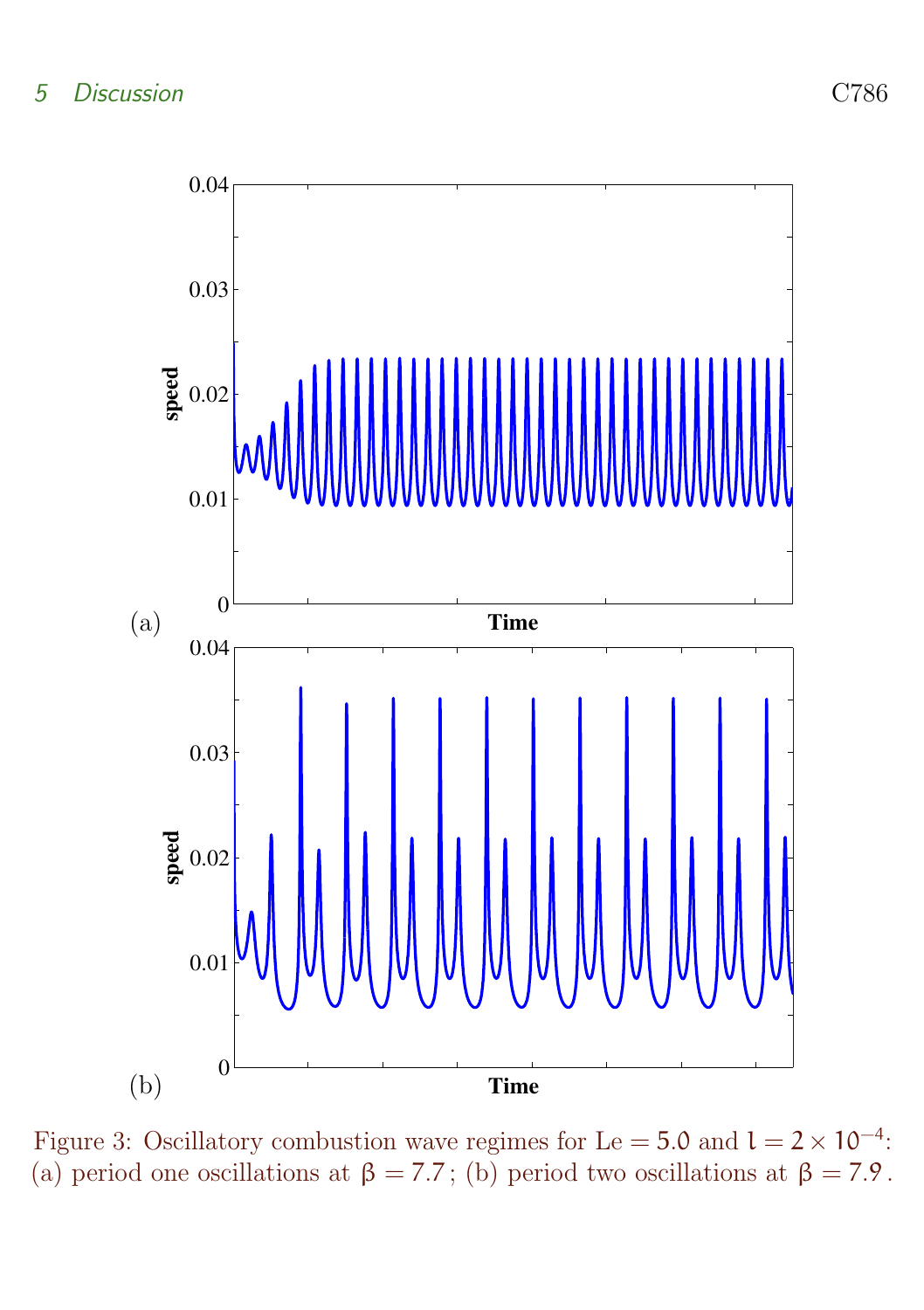

<span id="page-14-0"></span>Figure 4: Oscillatory combustion wave regimes for Le = 5.0 and  $l = 2 \times 10^{-4}$ . (a) period four oscillations at  $\beta = 7.91$ ; and (b) chaotic oscillations at  $\beta = 7.912$ .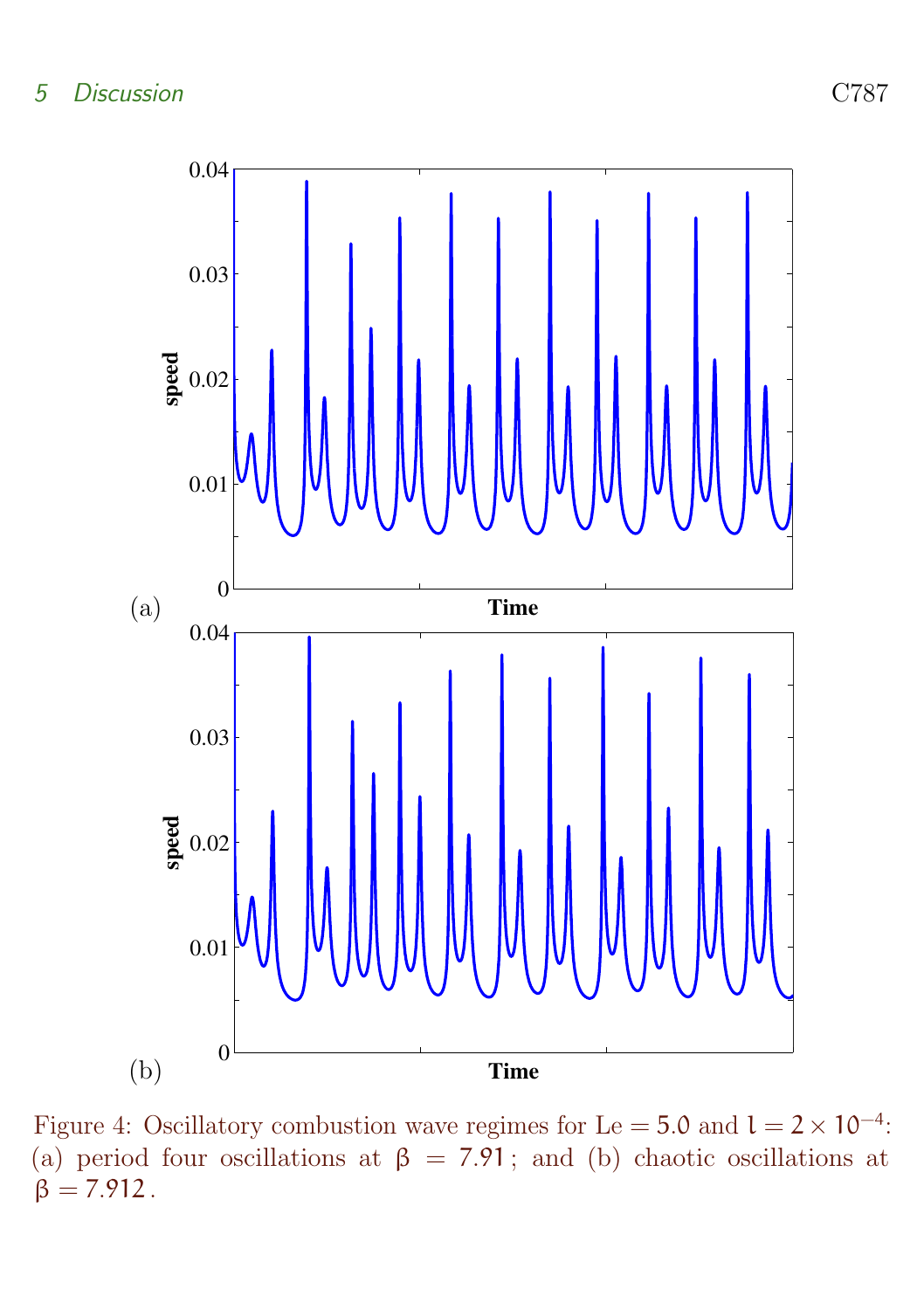### 5 Discussion C788

the Evans function explicitly; instead the argument principle simply counts the number of zeroes of the Evans function in the right half-plane. If there are no such zeroes the combustion wave is stable, otherwise the combustion wave is unstable. Simple schemes implementing the argument principle also determine if an unstable combustion wave is uniformly unstable (for which the zero of the Evans function is purely real) or if it possesses an oscillatory instability (for which the zero of the Evans function has non-zero imaginary part).

Stability analysis of combustion schemes, with their strong nonlinear dependence on temperature that arises through the assumption of Arrhenius kinetics, encounter numerical difficulties typically associated with stiff differential equations. However, implementing Evans function techniques via the compound matrix formulation provides a natural way of circumventing these difficulties.

The single step combustion scheme used to exemplify the use of the Evans function has interesting properties that still need to be investigated. This is despite the relatively simple nature of this reaction-diffusion scheme and a long history of the theory of mathematical combustion. For example, for the case Le = 5.0 and  $l = 2 \times 10^{-4}$  the system exhibited a period doubling route to chaotic behaviour, but no such behaviour was found for the case Le = 5.0 and  $l = 1 \times 10^{-4}$ . We do not know whether this is due to deficiencies in the methods used to solve the equations numerically, or if it reflects the inherent dynamics of the system. Investigating these aspects of the single step scheme will be the subject of further work. In the meantime we hope that the methods illustrated above will benefit readers interested in the stability analysis of stiff reaction-diffusion systems.

Acknowledgements This work was supported by a grant from the Australian Research Council (DP0878146).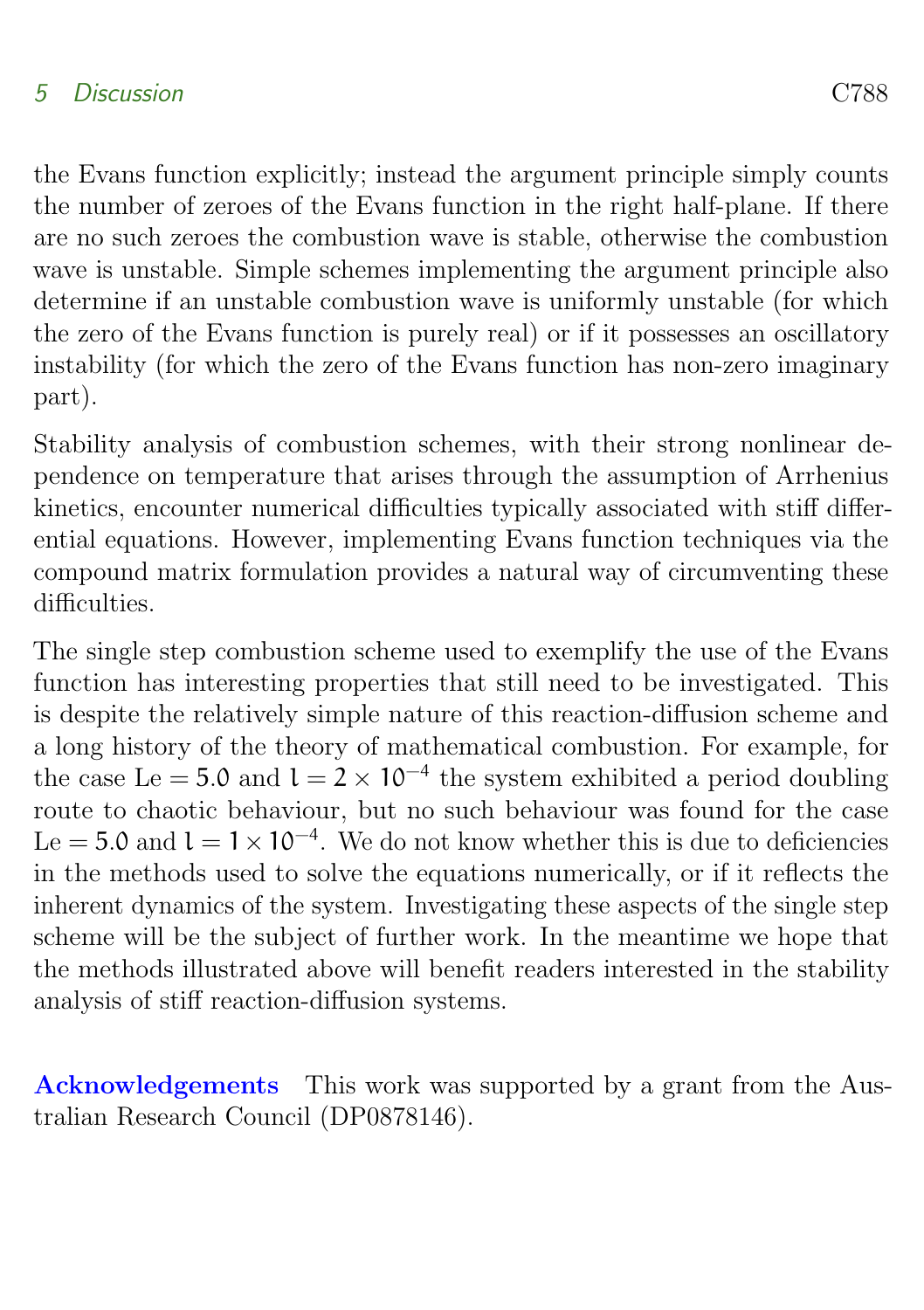### References C789

# <span id="page-16-0"></span>References

- <span id="page-16-5"></span>[1] Afendikov, A. L. and Bridges, T. J. Instability of the Hocking–Stewartson pulse and its implications for three-dimensional Poiseuille flow. Proc. Roy. Soc. A, 457:1–16, 2001. [doi:10.1098/rspa.2000.0665](http://dx.doi.org/10.1098/rspa.2000.0665) [C779,](#page-6-2) [C780](#page-7-2)
- <span id="page-16-6"></span>[2] Alexander, J., Gardner, R. and Jones, C. A topological invariant arising in the stability analysis of travelling waves. J. Reine Angew. Math., 410:167–212, 1990. [doi:10.1515/crll.1990.410.167](http://dx.doi.org/10.1515/crll.1990.410.167) [C780](#page-7-2)
- <span id="page-16-1"></span>[3] Dold, J. W. Premixed flames modelled with thermally sensitive intermediate branching kinetics. Combust. Theor. Model., 11:909–948, 2007. [doi:10.1080/13647830701294599](http://dx.doi.org/10.1080/13647830701294599) [C775](#page-2-0)
- <span id="page-16-2"></span>[4] Dold, J. W., and Zinoviev, A. Fire eruption through intensity and spread rate interaction mediated by flow attachment. Combust. Theor. Model., 13:763–793, 2009. [doi:10.1080/13647830902977570](http://dx.doi.org/10.1080/13647830902977570) [C776](#page-3-1)
- <span id="page-16-9"></span>[5] FlexPDE. <http://www.pdesolutions.com> [C785](#page-12-1)
- <span id="page-16-7"></span>[6] Gubernov, V. V., Mercer, G. N., Sidhu, H. S. and Weber, R. O. Evans function stability of combustion waves. SIAM J. Appl. Math., 63:1259–1275, 2003. [doi:10.1137/S0036139901400240](http://dx.doi.org/10.1137/S0036139901400240) [C780,](#page-7-2) [C782](#page-9-3)
- <span id="page-16-4"></span>[7] Gubernov, V. V., Mercer, G. N., Sidhu, H. S. and Weber, R. O. Evans function stability of non-adiabatic combustion waves. P. R. Soc. A, 460:2415–2435, 2004. [doi:10.1098/rspa.2004.1285](http://dx.doi.org/10.1098/rspa.2004.1285) [C777,](#page-4-0) [C782](#page-9-3)
- <span id="page-16-8"></span>[8] Gubernov, V. V., Sidhu, H. S. and Mercer, G. N.. Generalized compound matrix method. Appl. Math. Lett., 19:458–463, 2006. [doi:10.1016/j.aml.2005.07.002](http://dx.doi.org/10.1016/j.aml.2005.07.002) [C781](#page-8-2)
- <span id="page-16-3"></span>[9] Gubernov, V. V, Kolobov, A. V., Polezhaev, A. A., Sidhu, H. S. and Mercer, G. N. Period doubling and chaotic transient in a model of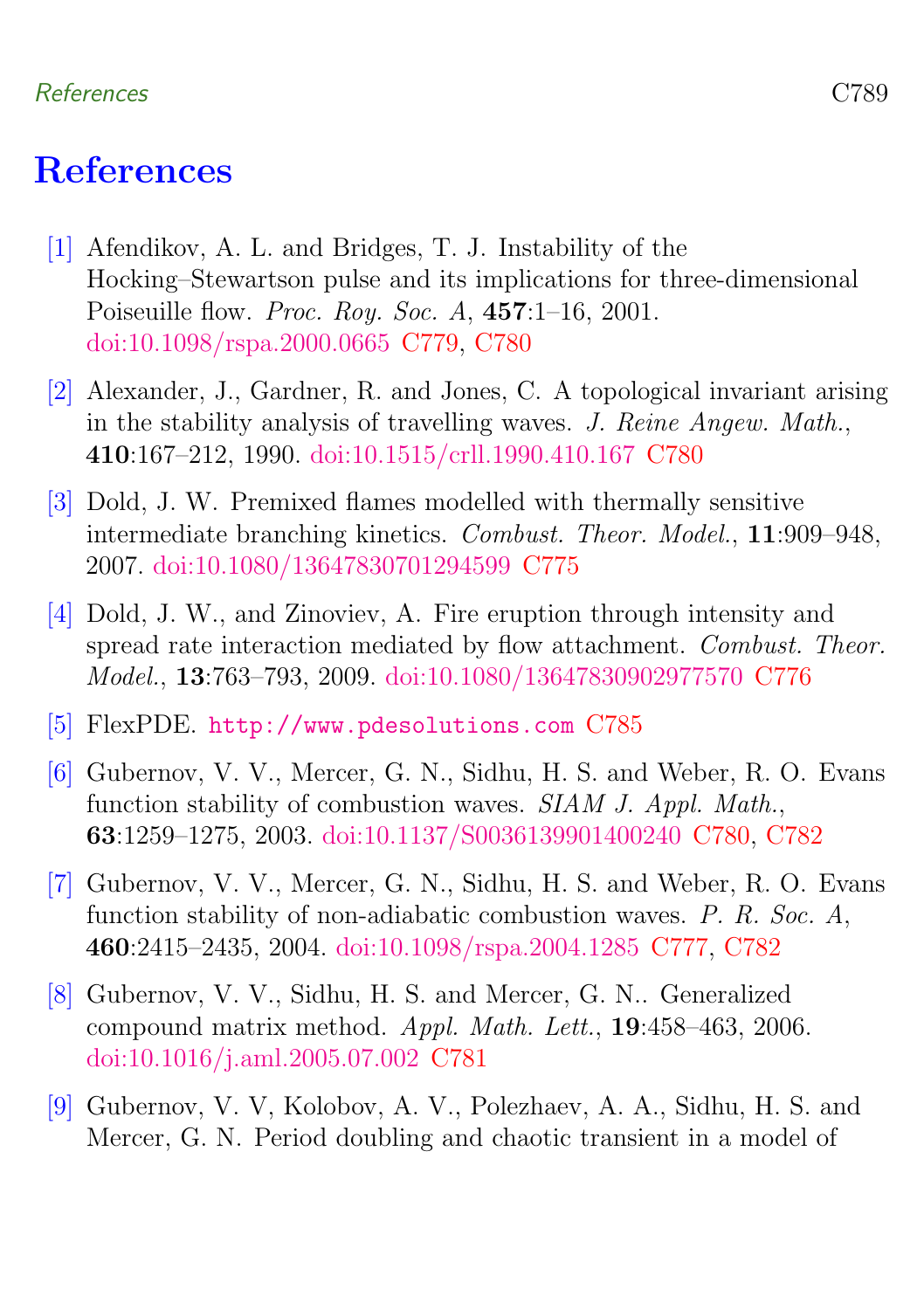### References  $C790$

chain-branching combustion wave propagation. Proc. Roy. Soc. Lond. A, 466:2747–2769, 2010. [doi:10.1098/rspa.2009.0668](http://dx.doi.org/10.1098/rspa.2009.0668) [C776](#page-3-1)

- <span id="page-17-1"></span>[10] Makino, A. Fundamental aspects of the heterogeneous flame in the self-propagating high-temperature synthesis (SHS) process. Prog. Energ. Combust., 27:1–74, 2001. [doi:10.1016/S0360-1285\(00\)00004-6](http://dx.doi.org/10.1016/S0360-1285(00)00004-6) [C775](#page-2-0)
- <span id="page-17-0"></span>[11] Merzhanov, A. G., and Rumanov, E. N. Physics of reaction waves. Rev. Mod. Phys., 71:1173–1211, 1999. [doi:10.1103/RevModPhys.71.1173](http://dx.doi.org/10.1103/RevModPhys.71.1173) [C774](#page-1-1)
- <span id="page-17-6"></span>[12] Pego, R. L., Smereka, P. and Weinstein, M. I. Oscillatory instability of travelling waves for a KdV-Burgers equation. Physica D, 67:45–65, 1993. [doi:10.1016/0167-2789\(93\)90197-9](http://dx.doi.org/10.1016/0167-2789(93)90197-9) [C782](#page-9-3)
- <span id="page-17-3"></span>[13] Sandstede, B. Stability of travelling waves. In B. Fiedler, editor, Handbook of Dynamical Systems II, pp. 983–1055. Elsevier, 2002. [doi:10.1016/S1874-575X\(02\)80039-X](http://dx.doi.org/10.1016/S1874-575X(02)80039-X) [C776](#page-3-1)
- <span id="page-17-5"></span>[14] Sharples, J. J., Sidhu, H. S. and Gubernov, V. V. Properties of nonadiabatic premixed combustion fronts arising in single-step reaction schemes. In Proceedings of Chemeca 2010, Paper No. 357, 26–29 September 2010, Adelaide. ISBN 978 085 825 9713. [http://search.informit.com.au/documentSummary;dn=](http://search.informit.com.au/documentSummary;dn=979163620766769;res=IELENG) [979163620766769;res=IELENG](http://search.informit.com.au/documentSummary;dn=979163620766769;res=IELENG) [C778](#page-5-3)
- <span id="page-17-2"></span>[15] Thomas, P. H., Bullen, M. L., Quintiere, J. G. and McCaffrey, B. J. Flashover and instabilities in fire behaviour. Combust. Flame, 38:159–171, 1980. [doi:10.1016/0010-2180\(80\)90048-6](http://dx.doi.org/10.1016/0010-2180(80)90048-6) [C776](#page-3-1)
- <span id="page-17-4"></span>[16] Weber, R. O., G. N. Mercer, H. S. Sidhu, and Gray, B. F. Combustion waves for gases (Le = 1) and solids (Le =  $\infty$ ). Proc. Roy. Soc. Lond. A, 453:1105–1118, 1997. [doi:10.1098/rspa.1997.0062](http://dx.doi.org/10.1098/rspa.1997.0062) [C777](#page-4-0)